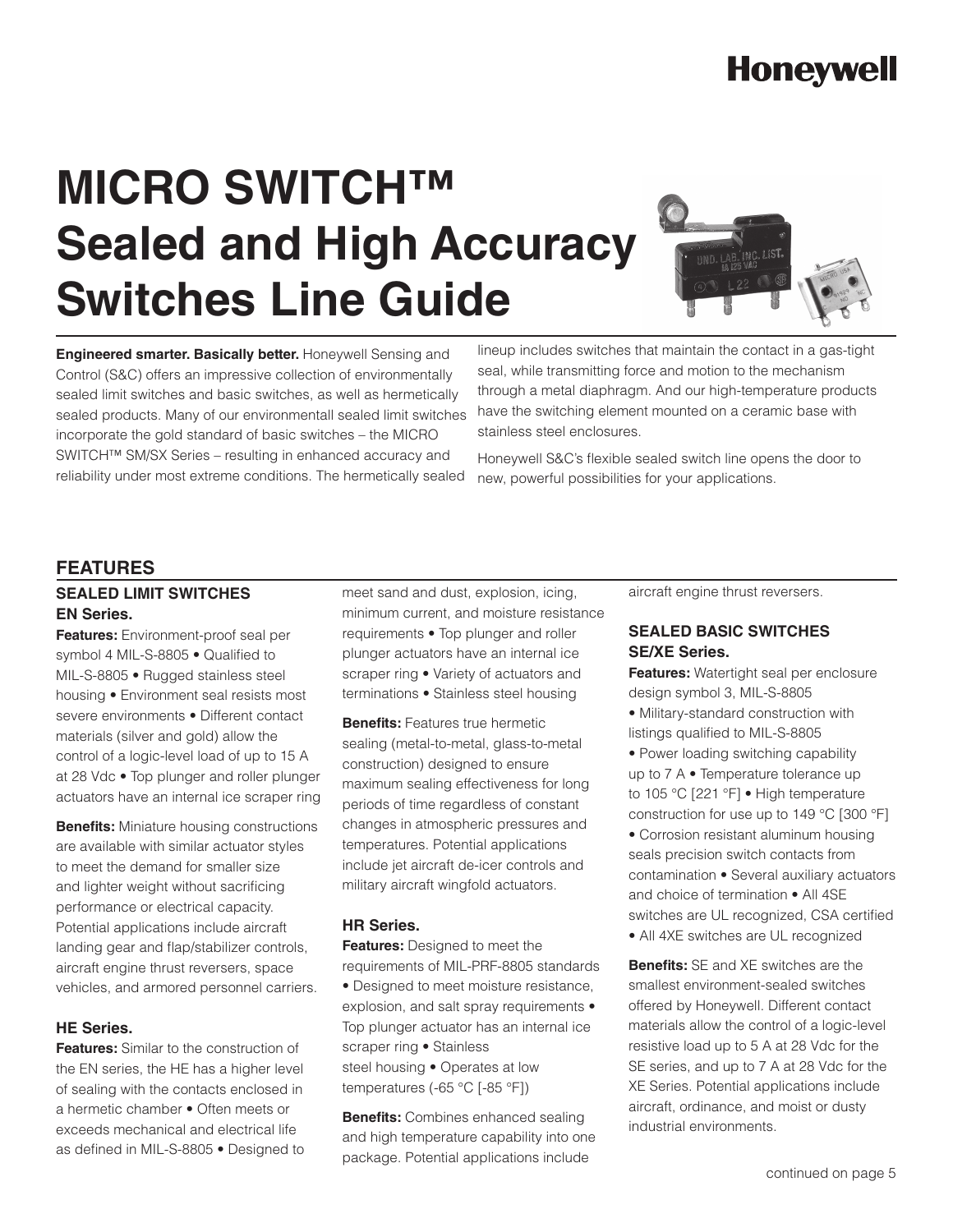### **MICRO SWITCH™ Sealed and High Accuracy Switches Line Guide**

#### **Application knowledge. Industry wisdom.**

**Sealed**

Honeywell S&C sealed switches utilize center-pinned toggles yielding enhanced strength and repeatability. Many years of experience in the most demanding environments on Earth validate our design. You'll find a wide variety of actuators, terminations, circuitry configurations, electrical ratings, contact materials and operating characteristics — for unbeatable flexibility. Each switch meets military standards and/or U.S., European, and CCC approval for global use.

These switches are designed for presence and absence detection, where physical contact with an object is allowed. So they excel in potential applications requiring compactness; lightweight, accurate repeatability; and extended life — including aerospace, agriculture, transportation, construction, marine and ordnance, plus command and control equipment.

Check with Honeywell S&C for the most comprehensive sealed switch line. And for ways to put it all together, better.





| <b>Limit Switches</b>             |                                                                                              |                                                  | $\mathbf{u}_{\text{max}}$                             |
|-----------------------------------|----------------------------------------------------------------------------------------------|--------------------------------------------------|-------------------------------------------------------|
|                                   | <b>EN Series</b>                                                                             | <b>HE Series</b>                                 | <b>HR Series</b>                                      |
| <b>Type</b>                       | stainless steel with environ-<br>mental seals                                                | hermetically sealed stainless<br>steel           | hermetically sealed stainless<br>steel                |
| <b>Sealing</b>                    | sealed to MIL-PRF-8805<br>hermetic symbol 4 (also<br>MIL-PRF-8805 QPL listings<br>available) | per MIL-S-8805, hermetic<br>symbol 5             | per MIL-S-8805, hermetic<br>symbol 5                  |
| <b>Operating tempera-</b><br>ture | -55 °C to 85 °C [-65 °F to<br>185 °F1                                                        | $-55$ °C to 125 °C<br>[-67 °F to 257 °F]         | -65 °C to 315 °C<br>$[-85 °F$ to 600 $°F$ ]           |
| <b>Actuators/levers</b>           | top plunger, top roller, top<br>rotary                                                       | top plunger, top roller plunger,<br>nylon button | top plunger, top roller plunger                       |
| <b>Termination</b>                | screw, leadwire, leadwire with<br>connector, pin receptacle, side<br>receptacle              | screw, leadwire, bottom<br>receptacle            | screw, leadwire (receptacle<br>termination available) |
| <b>Circuitry</b>                  | SPDT, DPDT                                                                                   | two or four SPDT circuits                        | SPNO, DPDT                                            |
| <b>Contacts</b>                   | silver, gold                                                                                 | silver, gold                                     | silver, gold                                          |
| Amp rating                        | 1 A to 15 A (resistive)                                                                      | 1 A, 5 A, 7 A (resistive)                        | 5 A (resistive)                                       |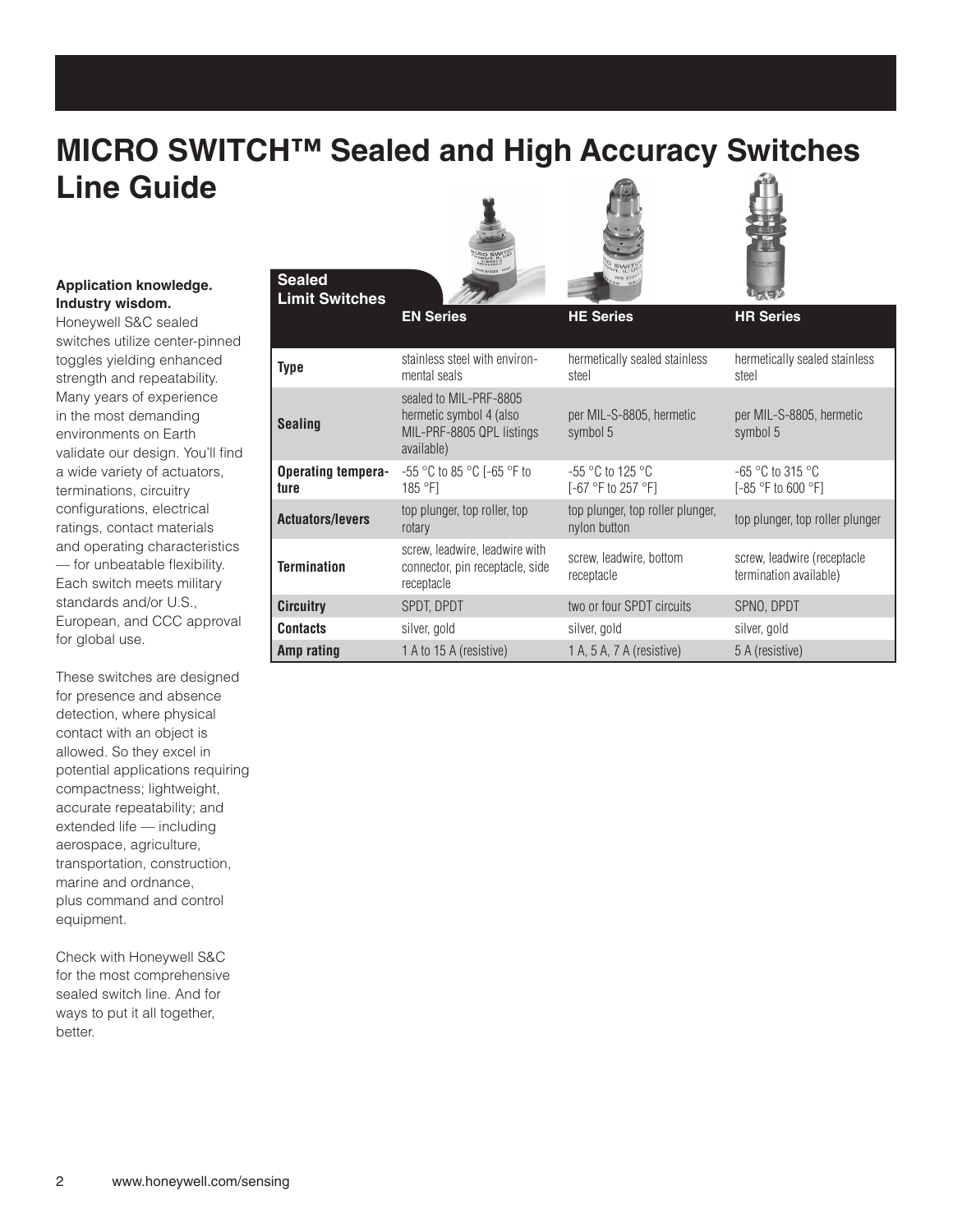### **Honeywell**

| <b>Sealed Basic</b><br><b>Switches</b> |                                     | <b>@ 0 L 22</b>                                   |  |
|----------------------------------------|-------------------------------------|---------------------------------------------------|--|
|                                        | <b>SE/XE Series</b>                 | <b>SM Series</b>                                  |  |
| <b>Housing material</b>                | aluminum basic                      | phenolic basic                                    |  |
| <b>Sealing</b>                         | MIL-S-8805, symbol 3                | MIL-S-8805 (three qualified listings)             |  |
| <b>Operating temperature</b>           | -53 °C to 105 °C [-65 °F to 221 °F] | -55 °C to 125 °C [-67 °F to 267 °F]               |  |
| <b>Actuators/levers</b>                | pin plunger                         | pin plunger, straight roller, sim. roller, paddle |  |
| <b>Termination</b>                     | solder, quick-connect, leadwire     | screw, solder, quick connect, pcb                 |  |
| <b>Circuitry</b>                       | SPDT, SPNC, SPNO                    | <b>SPDT</b>                                       |  |
| <b>Contacts</b>                        | silver, gold, bifurcated gold       | silver, gold, bifurcated gold                     |  |
| Amp rating                             | 7 A max.                            | 0.1 A to 11 A                                     |  |

6

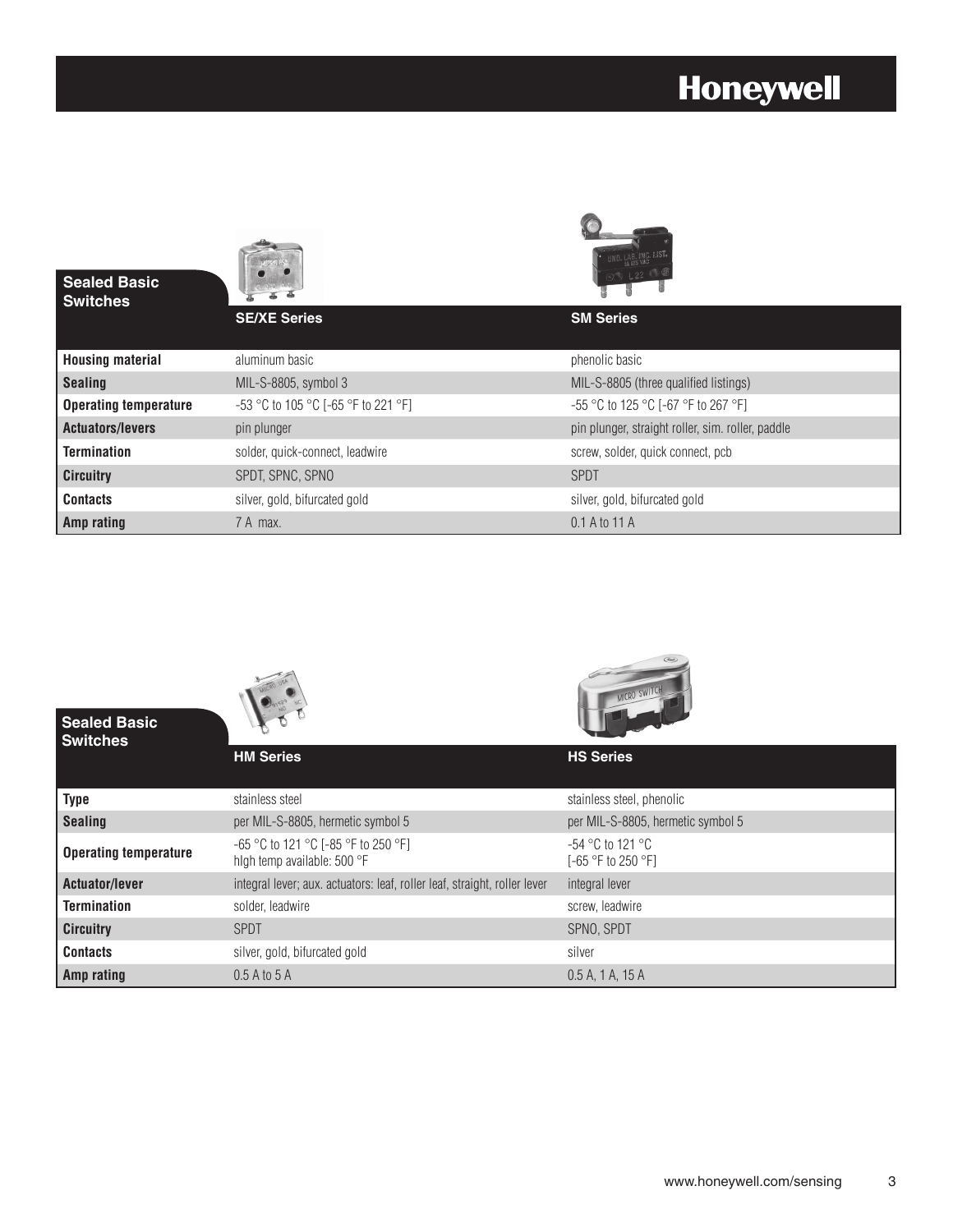## **Honeywell**

### **MICRO SWITCH™ Sealed and High Accuracy Switches Line Guide**



**Sealed Toggle Switches**





|                              | <b>AT Series</b>                                                                                 | <b>TS Series</b>                                                 | <b>TW Series</b>                                                             |
|------------------------------|--------------------------------------------------------------------------------------------------|------------------------------------------------------------------|------------------------------------------------------------------------------|
| <b>Type</b>                  | stainless steel toggle                                                                           | stainless steel, phenolic toggle                                 | miniature stainless steel toggle                                             |
| <b>Sealing</b>               | MIL-S-8805/26/98                                                                                 |                                                                  | qualified to MIL-S-83781                                                     |
| <b>Operating temperature</b> | various                                                                                          | $-54$ °C to 71 °C [-65 °F to 160 °F]                             | -65 °C to 71 °C [-85 °F to 160 °F]                                           |
| <b>Actuator/lever</b>        | standard, locking, tab, special design                                                           | standard                                                         | standard, locking, special design, tab                                       |
| <b>Mounting</b>              | 15/32 in bushing, 1/4 in bushing, three-<br>hole, above panel                                    | 15/32 in bushing                                                 | bushing $15/32$ in or $1/4$ in                                               |
| <b>Termination</b>           | solder, solder T2, screw, quick-connect,<br>leadwire, H58                                        | solder, screw, quick-connect                                     | IWTS, solder, screw, quick-connect,<br>H <sub>58</sub> , T <sub>2</sub>      |
| <b>Circuitry</b>             | SPDT, DPDT, DPNO, 3PDT, 4PDT, 6PDT,<br>7PDT. 8PDT. 10PDT<br>2-position, momentary and maintained | SPST, SPDT, DPST, DPDT<br>2-3 position, momentary and maintained | SPST, SPDT, DPST, DPDT<br>2-3 position, momentary and maintained             |
| <b>Contacts</b>              | silver, gold                                                                                     | silver cadmium oxide                                             | silver alloy, gold-plated                                                    |
| Amp rating                   | 0.01 A to 5 A (resistive)                                                                        | up to 15 A                                                       | 0.1 A to 5.0 A at 0.5 Vdc to 28 Vdc, 0.1 A to<br>5.0 A at 0.5 Vac to 115 Vac |







| <b>Sealed Toggle</b><br><b>Switches</b> |                                                            |                                                                                                                    |                                                                                                                    |
|-----------------------------------------|------------------------------------------------------------|--------------------------------------------------------------------------------------------------------------------|--------------------------------------------------------------------------------------------------------------------|
|                                         | <b>ET Series</b>                                           | <b>NT Series</b>                                                                                                   | <b>TL Series</b>                                                                                                   |
| <b>Type</b>                             | magnetically held toggle                                   | industrial-grade toggle                                                                                            | military-grade toggle                                                                                              |
| <b>Sealing</b>                          | most listings qualified to MIL-S-5594                      | IP67/67; NEMA 3, 3R, 4, 13                                                                                         | qualified to MIL-S-3950                                                                                            |
| <b>Operating temperature</b>            | -65 °C to 71 °C [-85 °F to 160 °F]                         | -40 °C to 71 °C [-40 °F to 160 °F]                                                                                 | -65 °C to 71 °C [-85 °F to 160 °F]                                                                                 |
| <b>Levers</b>                           | standard, pull-to-unlock, push-to-unlock,<br>tab           | standard, locking, special design, tab                                                                             | standard, special design, tab, paddle, no<br>lever                                                                 |
| <b>Mounting</b>                         | bushing 15/32 in                                           | bushing 15/32 in                                                                                                   | bushing 15/32 in                                                                                                   |
| <b>Termination</b>                      | screw, leadwire, turret                                    | solder, screw, quick-connect                                                                                       | IWTS, solder, screw, quick-connect,<br>leadwire                                                                    |
| <b>Circuitry</b>                        | SPDT. DPDT. 4PDT<br>2-3 position, momentary and maintained | SPST, SPDT, DPST, DPDT<br>4PST. 4PDT<br>2-3 position, momentary and maintained                                     | SPST, SPDT, DPST, DPDT<br>3PST, 3PDT, 4PST, 4PDT<br>2-3 position, momentary and maintained                         |
| <b>Contacts</b>                         | silver alloy, gold-plated                                  | silver cadmium oxide, gold-plated                                                                                  | silver alloy, gold-plated                                                                                          |
| Amp rating                              | 7 A max. (resistive)                                       | 0.5 A at 250 Vdc, 0.5 A to 15 A at 0.5 Vac<br>to 277 Vac, 0.5 A to 20 A at 0.5 Vdc to 28<br>Vdc, 0.75 A at 115 Vdc | 0.5 A at 250 Vdc, 0.75 A at 115 Vdc, 0.5 A<br>to 15 A at 0.5 Vac to 277 Vac, 0.5 A to 20 A<br>at 0.5 Vdc to 28 Vdc |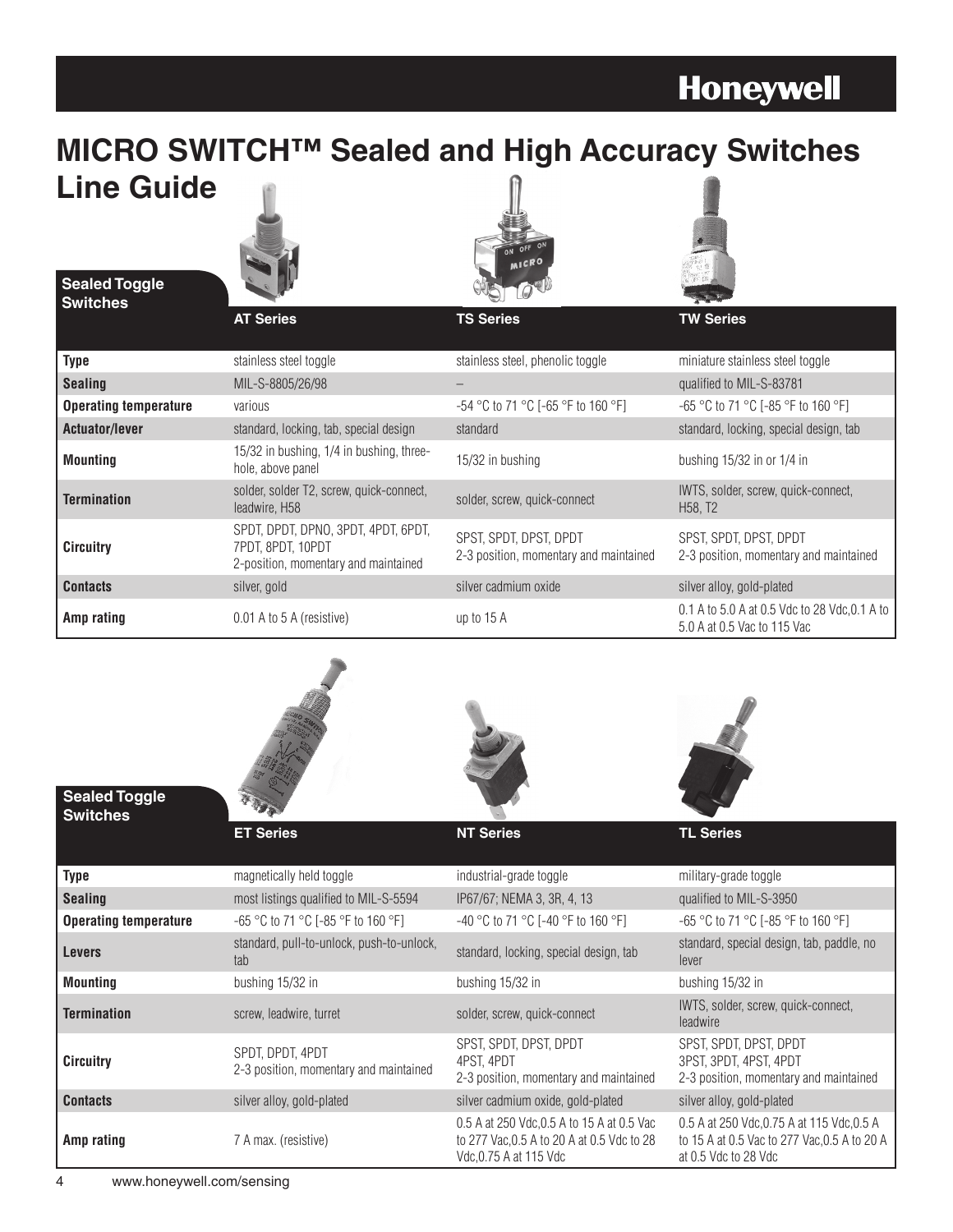#### **SM Series.**

**Features:** Extended operating life • Elongated mounting hole provides for easier, more accurate mounting • Choice of actuation, electrical termination, and operating characteristics (sensitive differential travel as low as 0,0254 mm [0.001 in] maximum, low operating force to 0,56 N [2.0 oz] maximum) • MIL-PFR-8805 qualified listings available

**Benefits:** Small size and light weight are combined with ample electrical capacity, precision operation, and extended life. Variety of options available (gold contacts for low energy switching, bifurcated gold contacts for maximum reliability, power load switching capability to 11 A). Potential applications include aerospace, instrumentation, appliances, office equipment, medical/dental equipment, valves, and more.

#### **HM Series.**

**Features:** Hermetically sealed per MIL-S-8805, design symbol 5 • MIL-PFR-8805 qualified listing • Broad temperature range of -65 °C to 121 °C [-85 °F to 250 °F] • High temperature construction, -65 °C to 260 °C [-85 °F to 500 °F] • Reduced sensitivity to changes in altitude or pressure • Compact size, light weight • Choice of actuation and termination

**Benefits:** Some special versions operate as high as 400 °C [752 °F]or as low as -184 °C [-299 °F]. Different contact materials (gold and silver) allow the control of a logic-level resistive load up to 4 A at 28 Vdc. Contains contacts in a sealed chamber. Gas-tight seal is maintained while transmitting force and motion to the switch mechanism through a metal diaphragm. Not recommended for 115 Vac, 60 Hz. Potential applications include adverse gas or vapor environments, oil drilling installations, marine environments, submarines and stationary undersea equipment, refrigeration units, aircraft and spacecraft, earth moving machinery, desert vehicles, and cement mills.

#### **HS Series.**

**Features:** Hermetically sealed per MIL-S-8805, design symbol 5 • Power load switching capability to 25 A at 28 Vdc • Broad temperature range -55 °C to 125 °C [-67 °F to 250 °F] • High temperature construction, 149 °C [300 °F] • Reduced sensitivity to changes in altitude or pressure • Choice of actuation

**Benefits:** HS Series is a larger version of the HM Series. Allows control of a logiclevel resistive load up to 25 A at 28 Vdc. Potential applications include adverse gas or vapor environments, aircraft and helicopters, steam cleaning of food processing machines, moist, dusty, or oily environments, and industrial valve controls.

#### **SEALED TOGGLE SWITCHES AT Series.**

**Features:** Gold or silver contacts • Choice of sealed bushing • Standard or pull-to-unlock toggle lever • Short behind-panel depth • Solder or quickconnect termination • 2,4, 6, or 8 SPDT precision basic switches • 2- or 3-position, momentary and maintained action

**Benefits:** Precision switch conserves space and weight. Pull-to-unlock lever prevents accidental operation: the lever must be pulled approximately 2,3 mm [0.09 inches] to change the positions. Hermetic basic switches are available. Potential applications include industrial machinery and equipment, military and commercial aviation, construction equipment, test instruments, agricultural machinery, process control, and medical instrumentation.

#### **TS Series.**

**Features:** 2- or 3-position, momentary and maintained action • 1- and 2-pole circuitry • Solder, screw, or quick-connect terminals • Rated up to 20 A • Lever-tobushing seal

**Benefits:** Generally used in lowcost commercial applications. Not recommended for use where sealing is critical. Potential applications include industrial machinery and equipment, military and commercial aviation, construction equipment, test instruments, agricultural machinery, process control, and medical instrumentation.

#### **TW Series.**

**Features:** Qualified to MIL-S-83731 • IWTS (Integrated Wire Termination System) • Saves space and weight • SPDT and DPDT circuitry • Temperature range: -65 °C to 71 °C [-85 °F to 160 °F] • Silver alloy or gold-plated contacts • Sealed bushing versions • Choice of 1/4 in or 15/32 in bushing • Color tab available on 15/32 in bushing

**Benefits:** Low profile switches and generally used where space behind the panel is limited. Used in control panel or equipment operation applications where a panel-mount switch with an environmentproof sealing rating is needed. Potential applications include industrial machinery and equipment, military and commercial aviation, construction equipment, test instruments, agricultural machinery, process control, and medical instrumentation.

#### **ET Series.**

**Features:** Most listings qualified to MIL-S-5594 • Environment-proof sealing • Holding coil replaces mechanical holding mechanisms to maintain toggle in operate position • 2- and 3-position maintained and momentary toggle action • SPDT and DPDT circuitry

**Benefits:** With an open circuit, the ET functions as a momentary contact switch. Potential applications include industrial machinery and equipment, military and commercial aviation, construction equipment, test instruments, agricultural machinery, process control, and medical instrumentation.